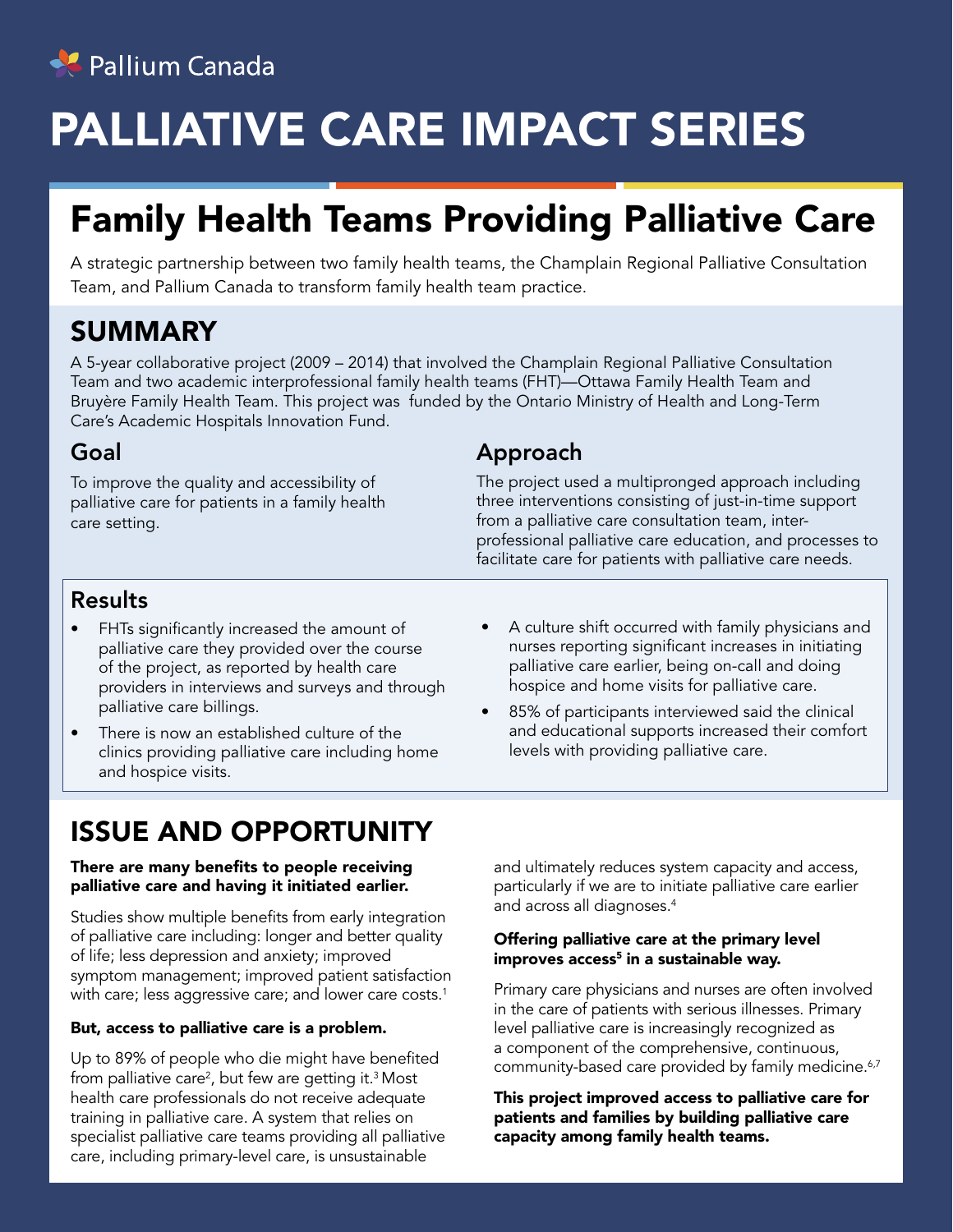### WHO WAS INVOLVED

# GOAL & DESIRED **OUTCOMES**

- 2 FHTs in Ottawa, Ontario, that included 4 clinics at The Ottawa Hospital and Bruyère Continuing Care.
- A palliative care nurse of the Champlain Regional Palliative Consultation Team was integrated into all 4 clinics during the project.
- Pallium Canada provided inter-professional education via Learning Essential Approaches to Palliative Care (LEAP) to educate health care providers on the palliative care approach.

To improve the quality and accessibility of palliative care for patients in a family health care setting.

Desired outcomes:

- 1. Increased capacity of FHTs to provide palliative care to their patients
- 2. Increased exposure for family residents to palliative care learning opportunities



## APPROACH

The multipronged approach focused on implementing interventions across three themes clinical, education, and processes. The project was conducted in phases starting with one clinic in 2009, then a second clinic in 2011, followed by two additional clinics in 2013 and 2014.

#### Clinical:

Pallium Canada is a national, evidence-based organization focused on building professional and community capacity to help improve the quality and accessibility of palliative care in Canada. Pallium Canada is funded mainly by Health Canada.





Providing just-in-time support from a palliative care consultation team, clinical aids that help to identify patients that could benefit from palliative care earlier in their illness trajectory, on-call groups for palliative care, and home and hospice visits with family physicians and registered nurses.

### Education:

 $2$  Canadian Society of Palliative Care Physicians. How to improve palliative care in Canada: A call to action for federal, provincial, territorial, regional and local decision-makers. Canadian Society of Palliative Care Physicians. November 2016

Building the capacity of the FHT staff (including administration staff) to provide palliative care using LEAP.

> <sup>4</sup> Quill TE, Abernethy AP. Generalist plus Specialist Palliative Care: Creating a More Sustainable Model. N Engl J Med 2013; 368:1173-1175

#### Processes:

Putting processes in place to enhance palliative care provision such as allowing family physicians to follow their patients into a local hospice and continue to provide their care and taking on new hospice patients. In addition, identifying patients with palliative care needs earlier using the 'Surprise Question' and noting this in the patient's electronic medical records.

> $7$  Michiels E, Deschepper R, Van Der Kelen G, et al. The role of general practitioners in continuity of care at the end of life: a qualitative study of terminally ill patients and their next of kin. Palliat Med. 2007 Jul;21(5):409–15

# LET'S CONNECT

This is just one example of how we have helped our partners drive innovation and achieve impact. Contact us today to learn more and get started:

info@pallium.ca 1-833-888-LEAP (5327) pallium.ca



## ABOUT PALLIUM CANADA

Casarett et al., 2008, Gade et al. 2008, Zimmerman et al. 2014

<sup>3</sup> Canadian Institute for Health Information. Access to Palliative Care in Canada. September 2018

<sup>5</sup> Shadd JD, Burge F, Stajduhar KI, et al. Defining and measuring a palliative approach in primary care. Can Fam Physician. 2013 Nov;59(11):1149–50

Shadd JD, Burge F, Stajduhar KI, et al. Defining and measuring a palliative

<sup>8</sup> Pereira J, Maryse Bouvette; Jill Rice; Jay Mercer, MD; Debbie Gravelle; Frances Kilbertus, CCFP, FCFP, MD; Dave Davidson; Christopher A Klinger, PhD; Tammy Tsang; Samantha Zinkie. "Yes We Can!": A Case Study of Family Health Teams (FHTs) Taking Ownership of Palliative Care. Annual Conference of the North American Primary Care Research Group (NAPCRG). Colorado Springs, Colorado, United States. 15 November 2016 (Oral)

# PALLIUM CANADA'S ROLE

### Build capacity

Pallium's LEAP Core was used to build the capacity of the interprofessional FHT to provide a palliative care approach. Innovative training solutions were used to deliver LEAP modules, such as Lunch & Learns for all staff and residents.